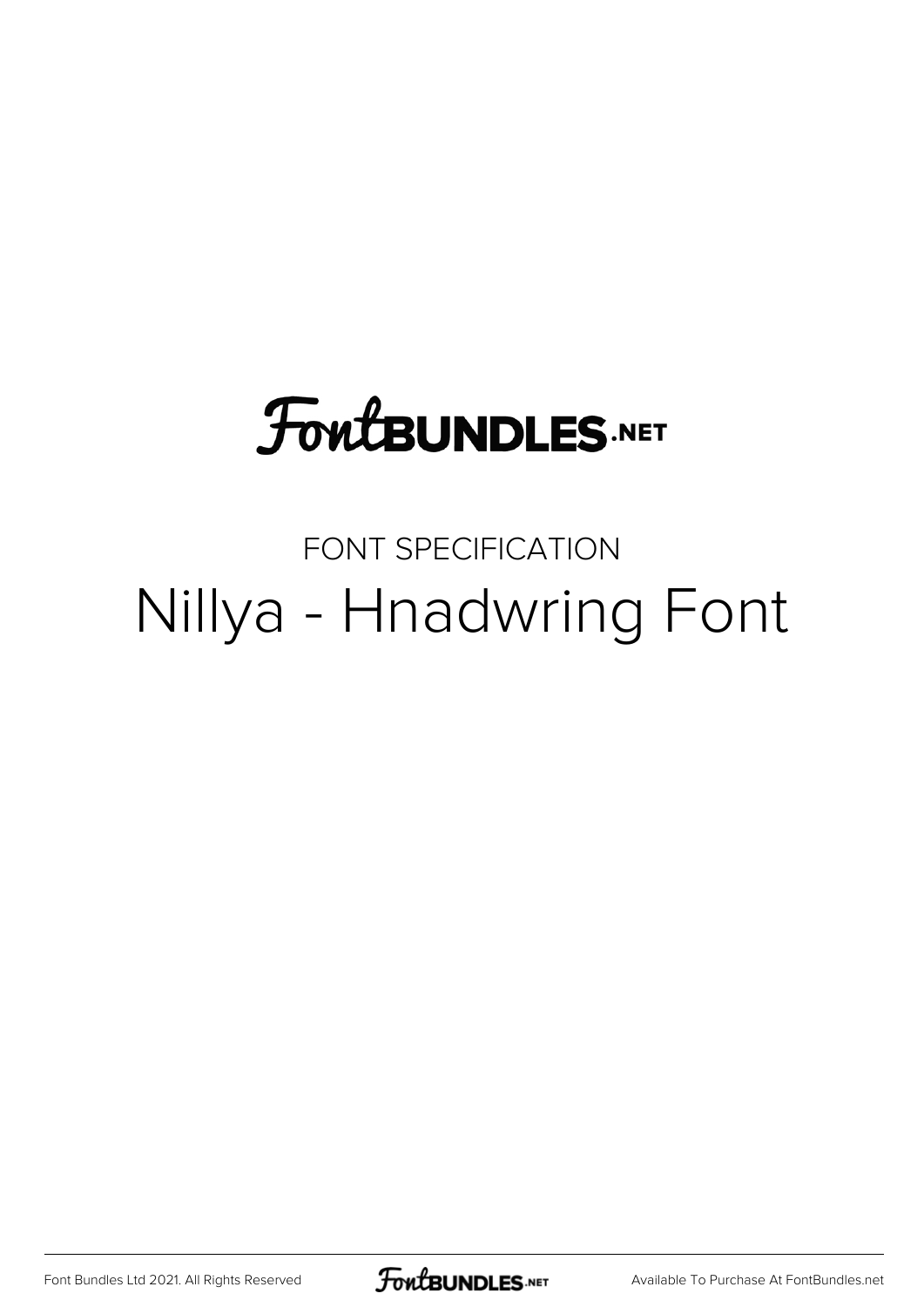#### Nillya - Regular

**Uppercase Characters** 

### ABCDEFGHIJKLMNOPQRSTUUWXYZ

Lowercase Characters

 $a b c d e \nmid q h \nmid j k l m n o p q u s t w v w x y z$ 

Numbers

## 0123456789

**Punctuation and Symbols** 

$$
\begin{array}{cccccccc}\n1 & \text{# } & \text{# } & \text{# } & \text{# } & \text{# } & \text{# } & \text{# } & \text{# } & \text{# } & \text{# } & \text{# } & \text{# } & \text{# } & \text{# } & \text{# } & \text{# } & \text{# } & \text{# } & \text{# } & \text{# } & \text{# } & \text{# } & \text{# } & \text{# } & \text{# } & \text{# } & \text{# } & \text{# } & \text{# } & \text{# } & \text{# } & \text{# } & \text{# } & \text{# } & \text{# } & \text{# } & \text{# } & \text{# } & \text{# } & \text{# } & \text{# } & \text{# } & \text{# } & \text{# } & \text{# } & \text{# } & \text{# } & \text{# } & \text{# } & \text{# } & \text{# } & \text{# } & \text{# } & \text{# } & \text{# } & \text{# } & \text{# } & \text{# } & \text{# } & \text{# } & \text{# } & \text{# } & \text{# } & \text{# } & \text{# } & \text{# } & \text{# } & \text{# } & \text{# } & \text{# } & \text{# } & \text{# } & \text{# } & \text{# } & \text{# } & \text{# } & \text{# } & \text{# } & \text{# } & \text{# } & \text{# } & \text{# } & \text{# } & \text{# } & \text{# } & \text{# } & \text{# } & \text{# } & \text{# } & \text{# } & \text{# } & \text{# } & \text{# } & \text{# } & \text{# } & \text{# } & \text{# } & \text{# } & \text{# } & \text{# } & \text{# } & \text{# } & \text{# } & \text{# } & \text{# } & \text{# } & \text{# } & \text{# } & \text{# } & \text{# } & \text{# } & \text{# } & \text{# } & \text{# } & \text{# } & \text{# } & \text{# } & \text{# } & \text{# } & \text{# } & \text{# } & \text{# } & \text{# } & \text{# } & \text{# }
$$

All Other Glyphs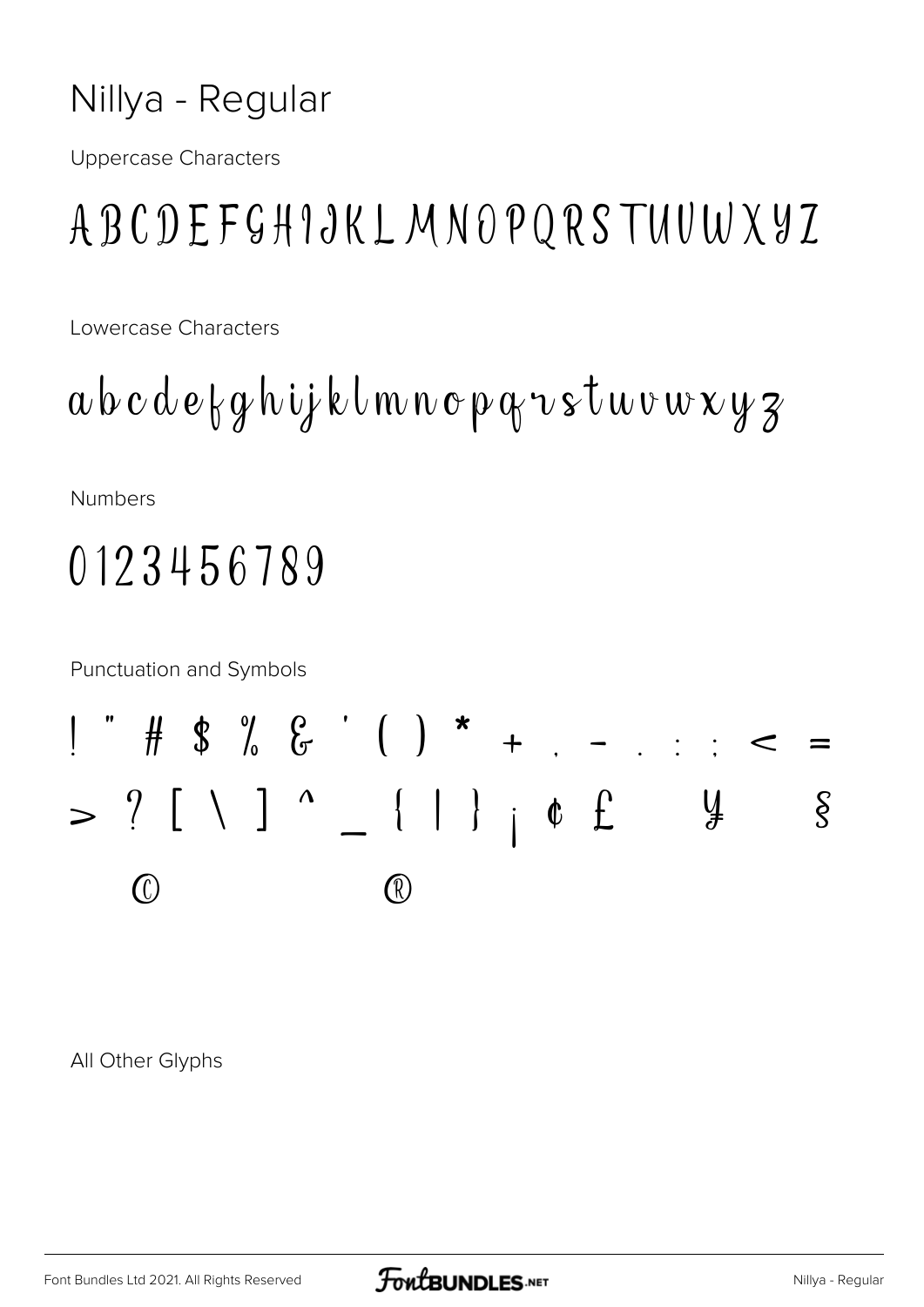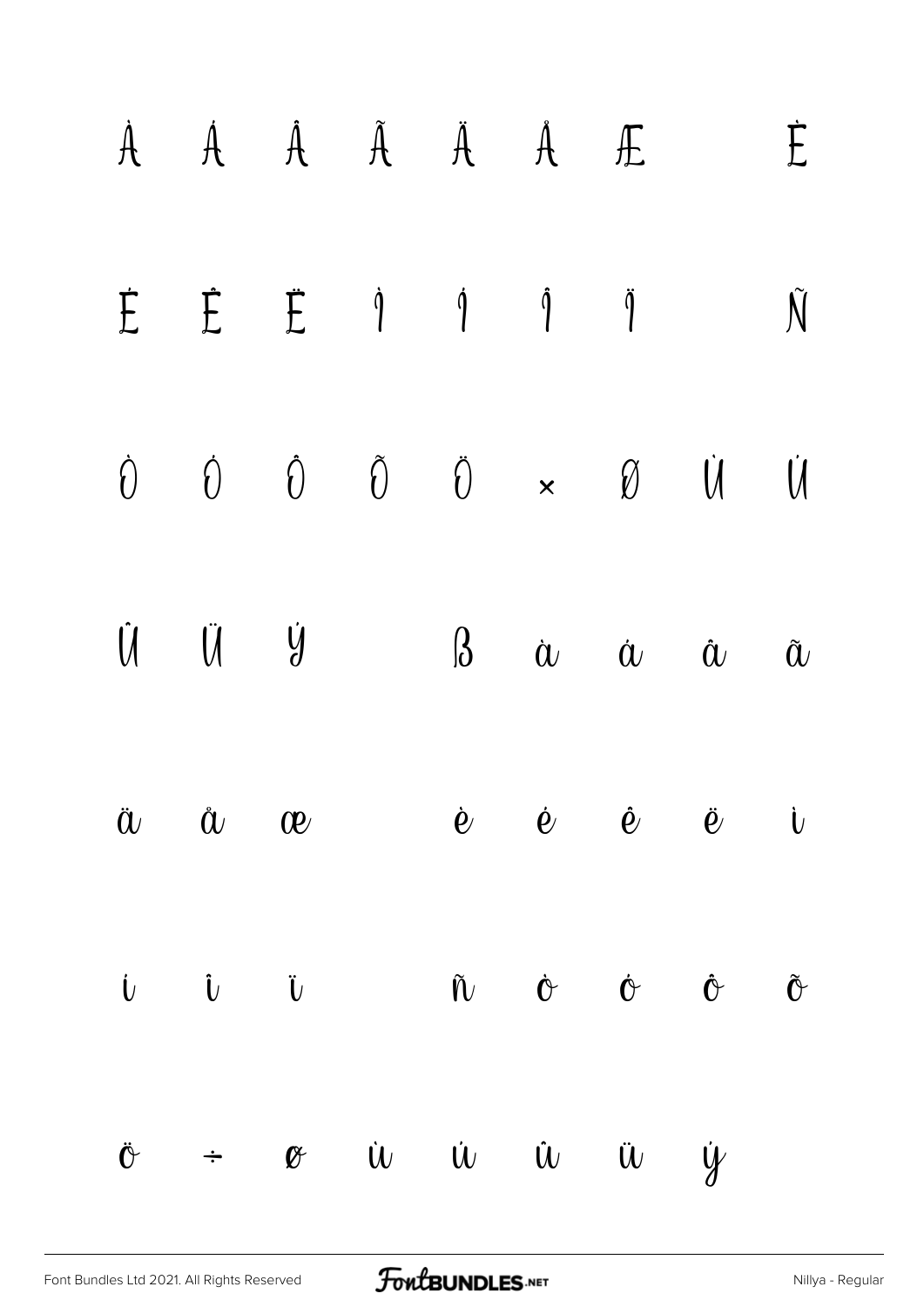

€

 $\overline{\phantom{a}}$ 

**TM** 

 $\neq$   $\leq$   $\geq$   $\uparrow$   $\uparrow$ C G K L M M N  $\omega$  $\mathbf{C}$ 

FontBUNDLES.NET